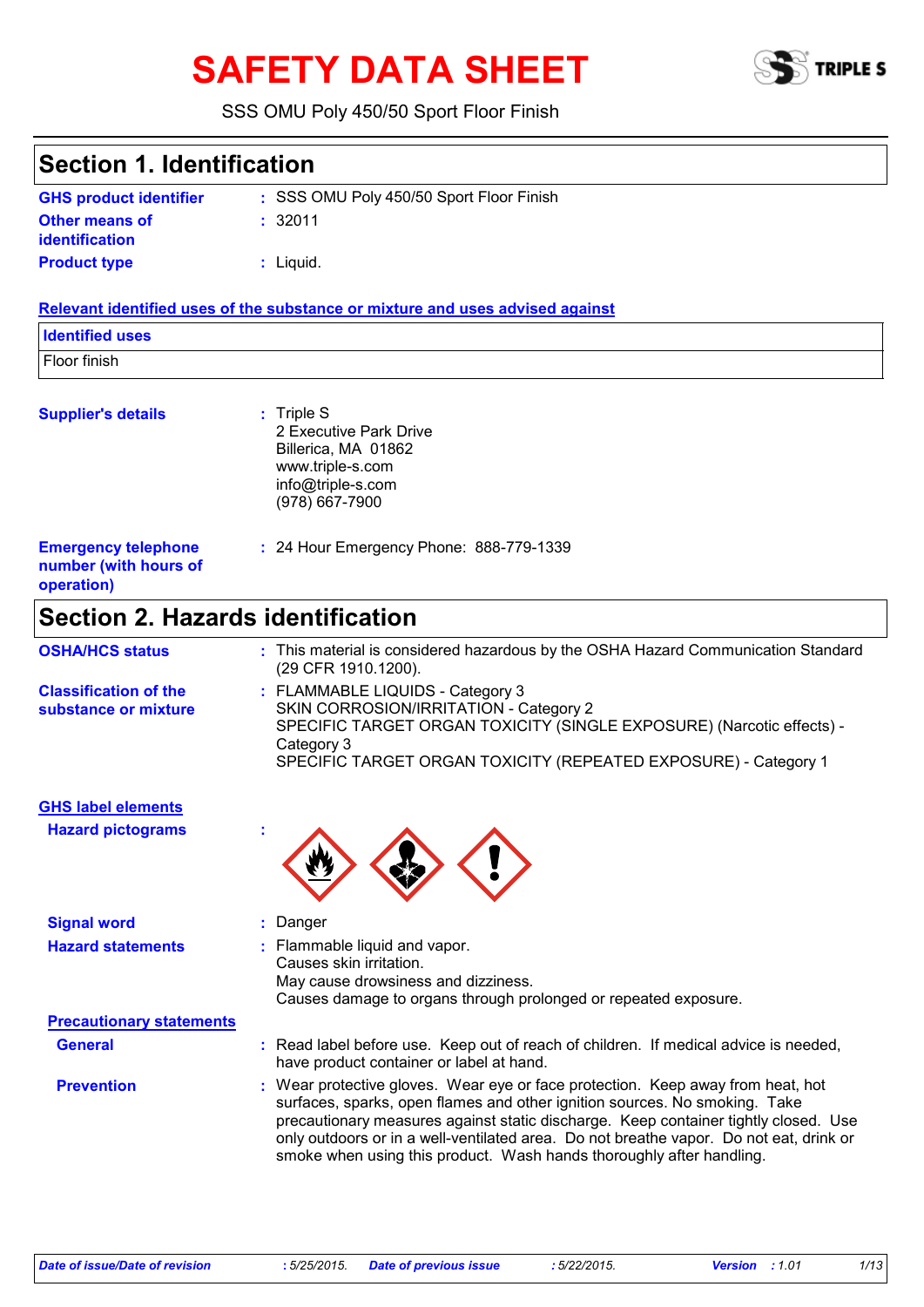### **Section 2. Hazards identification**

| : Get medical attention if you feel unwell. IF INHALED: Remove victim to fresh air and<br>keep at rest in a position comfortable for breathing. Call a POISON CENTER or<br>physician if you feel unwell. IF ON SKIN (or hair): Take off immediately all<br>contaminated clothing. Rinse skin with water or shower. IF ON SKIN: Wash with<br>plenty of soap and water. Take off contaminated clothing. If skin irritation occurs: Get<br>medical attention. In case of fire: Use CO2, dry chemical or foam for extinction. |
|---------------------------------------------------------------------------------------------------------------------------------------------------------------------------------------------------------------------------------------------------------------------------------------------------------------------------------------------------------------------------------------------------------------------------------------------------------------------------------------------------------------------------|
| : Store locked up. Store in a well-ventilated place. Keep cool.                                                                                                                                                                                                                                                                                                                                                                                                                                                           |
| : Dispose of contents and container in accordance with all local, regional, national and<br>international regulations.                                                                                                                                                                                                                                                                                                                                                                                                    |
| : None known.                                                                                                                                                                                                                                                                                                                                                                                                                                                                                                             |
|                                                                                                                                                                                                                                                                                                                                                                                                                                                                                                                           |

### **Section 3. Composition/information on ingredients**

| Substance/mixture     | : Mixture |
|-----------------------|-----------|
| Other means of        | : 32011   |
| <i>identification</i> |           |

#### **CAS number/other identifiers**

| <b>CAS number</b>   | : Not applicable. |
|---------------------|-------------------|
| <b>Product code</b> | : Not available.  |

| Ingredient name                             | $\frac{9}{6}$  | <b>CAS number</b> |
|---------------------------------------------|----------------|-------------------|
| Distillates (petroleum), hydrotreated light | $ 225 - 50 $   | 64742-47-8        |
| Stoddard solvent                            | $\geq 10 - 25$ | 8052-41-3         |
| Solvent naphtha (petroleum), light arom.    | I≥1 - <3       | 64742-95-6        |

Any concentration shown as a range is to protect confidentiality or is due to batch variation.

**There are no additional ingredients present which, within the current knowledge of the supplier and in the concentrations applicable, are classified as hazardous to health or the environment and hence require reporting in this section.**

**Occupational exposure limits, if available, are listed in Section 8.**

### **Section 4. First aid measures**

| <b>Description of necessary first aid measures</b> |                                                                                                                                                                                                                                                                                                                                                                                                                                                                                                                                                                                                                                                                                                                                                                                                                               |
|----------------------------------------------------|-------------------------------------------------------------------------------------------------------------------------------------------------------------------------------------------------------------------------------------------------------------------------------------------------------------------------------------------------------------------------------------------------------------------------------------------------------------------------------------------------------------------------------------------------------------------------------------------------------------------------------------------------------------------------------------------------------------------------------------------------------------------------------------------------------------------------------|
| <b>Eye contact</b>                                 | : Immediately flush eyes with plenty of water, occasionally lifting the upper and lower<br>eyelids. Check for and remove any contact lenses. Continue to rinse for at least 10<br>minutes. Get medical attention.                                                                                                                                                                                                                                                                                                                                                                                                                                                                                                                                                                                                             |
| <b>Inhalation</b>                                  | : Remove victim to fresh air and keep at rest in a position comfortable for breathing. If it<br>is suspected that fumes are still present, the rescuer should wear an appropriate mask<br>or self-contained breathing apparatus. If not breathing, if breathing is irregular or if<br>respiratory arrest occurs, provide artificial respiration or oxygen by trained personnel. It<br>may be dangerous to the person providing aid to give mouth-to-mouth resuscitation.<br>Get medical attention. If necessary, call a poison center or physician. If unconscious,<br>place in recovery position and get medical attention immediately. Maintain an open<br>airway. Loosen tight clothing such as a collar, tie, belt or waistband.                                                                                          |
| <b>Skin contact</b>                                | : Flush contaminated skin with plenty of water. Remove contaminated clothing and<br>shoes. Continue to rinse for at least 10 minutes. Get medical attention. Wash clothing<br>before reuse. Clean shoes thoroughly before reuse.                                                                                                                                                                                                                                                                                                                                                                                                                                                                                                                                                                                              |
| <b>Ingestion</b>                                   | : Wash out mouth with water. Remove dentures if any. Remove victim to fresh air and<br>keep at rest in a position comfortable for breathing. If material has been swallowed and<br>the exposed person is conscious, give small quantities of water to drink. Stop if the<br>exposed person feels sick as vomiting may be dangerous. Do not induce vomiting<br>unless directed to do so by medical personnel. If vomiting occurs, the head should be<br>kept low so that vomit does not enter the lungs. Get medical attention. If necessary,<br>call a poison center or physician. Never give anything by mouth to an unconscious<br>person. If unconscious, place in recovery position and get medical attention<br>immediately. Maintain an open airway. Loosen tight clothing such as a collar, tie, belt<br>or waistband. |

| Date of issue/Date of revision | : 5/25/2015. Date of previous issue | 5/22/2015. | <b>Version</b> : 1.01 | 2/13 |
|--------------------------------|-------------------------------------|------------|-----------------------|------|
|--------------------------------|-------------------------------------|------------|-----------------------|------|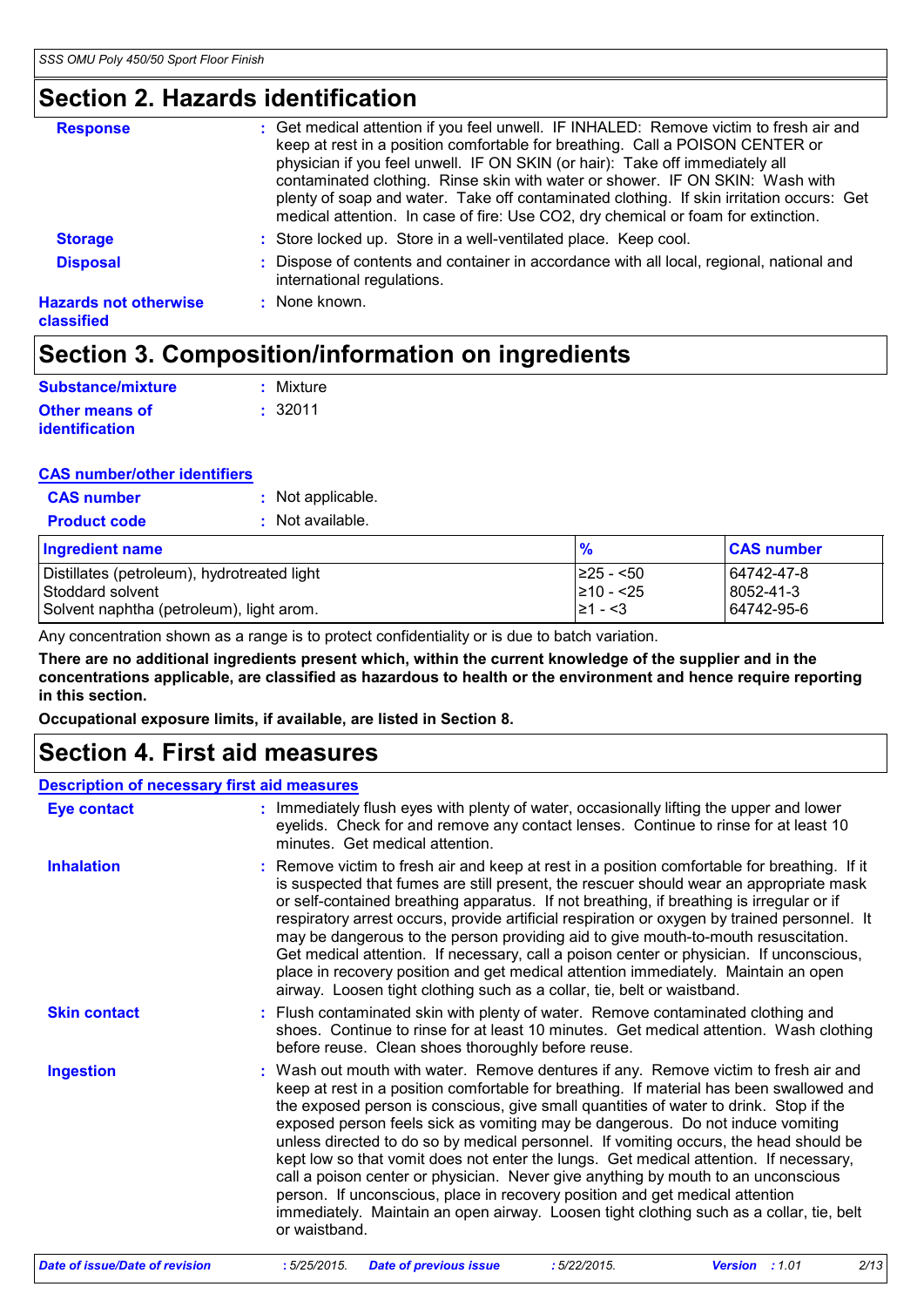### **Section 4. First aid measures**

#### **Protection of first-aiders** : No action shall be taken involving any personal risk or without suitable training. If it is suspected that fumes are still present, the rescuer should wear an appropriate mask or self-contained breathing apparatus. It may be dangerous to the person providing aid to give mouth-to-mouth resuscitation. **Notes to physician :** Treat symptomatically. Contact poison treatment specialist immediately if large quantities have been ingested or inhaled. **Specific treatments** : No specific treatment. **Most important symptoms/effects, acute and delayed Inhalation :** Can cause central nervous system (CNS) depression. May cause drowsiness and dizziness. **Ingestion :** Can cause central nervous system (CNS) depression. **Skin contact :** Causes skin irritation. **Eye contact :** No known significant effects or critical hazards. **Over-exposure signs/symptoms Skin contact Ingestion Inhalation Conservent in the symptoms may include the following:** nausea or vomiting headache drowsiness/fatigue dizziness/vertigo unconsciousness No specific data. **:** Adverse symptoms may include the following: **:** irritation redness **Eye contact :** Adverse symptoms may include the following: pain or irritation watering redness **Potential acute health effects Indication of immediate medical attention and special treatment needed, if necessary**

#### **See toxicological information (Section 11)**

### **Section 5. Fire-fighting measures**

| <b>Extinguishing media</b>                               |                         |                                                                                                                                                                                                                                                                                                                                                            |             |                |      |
|----------------------------------------------------------|-------------------------|------------------------------------------------------------------------------------------------------------------------------------------------------------------------------------------------------------------------------------------------------------------------------------------------------------------------------------------------------------|-------------|----------------|------|
| <b>Suitable extinguishing</b><br>media                   |                         | : Use dry chemical, $CO2$ , water spray (fog) or foam.                                                                                                                                                                                                                                                                                                     |             |                |      |
| <b>Unsuitable extinguishing</b><br>media                 | : Do not use water jet. |                                                                                                                                                                                                                                                                                                                                                            |             |                |      |
| <b>Specific hazards arising</b><br>from the chemical     |                         | : Flammable liquid and vapor. In a fire or if heated, a pressure increase will occur and<br>the container may burst, with the risk of a subsequent explosion. Runoff to sewer may<br>create fire or explosion hazard. Fire water contaminated with this material must be<br>contained and prevented from being discharged to any waterway, sewer or drain. |             |                |      |
| <b>Hazardous thermal</b><br>decomposition products       | : No specific data.     |                                                                                                                                                                                                                                                                                                                                                            |             |                |      |
| <b>Special protective actions</b><br>for fire-fighters   |                         | : Promptly isolate the scene by removing all persons from the vicinity of the incident if<br>there is a fire. No action shall be taken involving any personal risk or without suitable<br>training. Move containers from fire area if this can be done without risk. Use water<br>spray to keep fire-exposed containers cool.                              |             |                |      |
| <b>Special protective</b><br>equipment for fire-fighters |                         | : Fire-fighters should wear appropriate protective equipment and self-contained breathing<br>apparatus (SCBA) with a full face-piece operated in positive pressure mode.                                                                                                                                                                                   |             |                |      |
| Date of issue/Date of revision                           | :5/25/2015.             | <b>Date of previous issue</b>                                                                                                                                                                                                                                                                                                                              | :5/22/2015. | Version : 1.01 | 3/13 |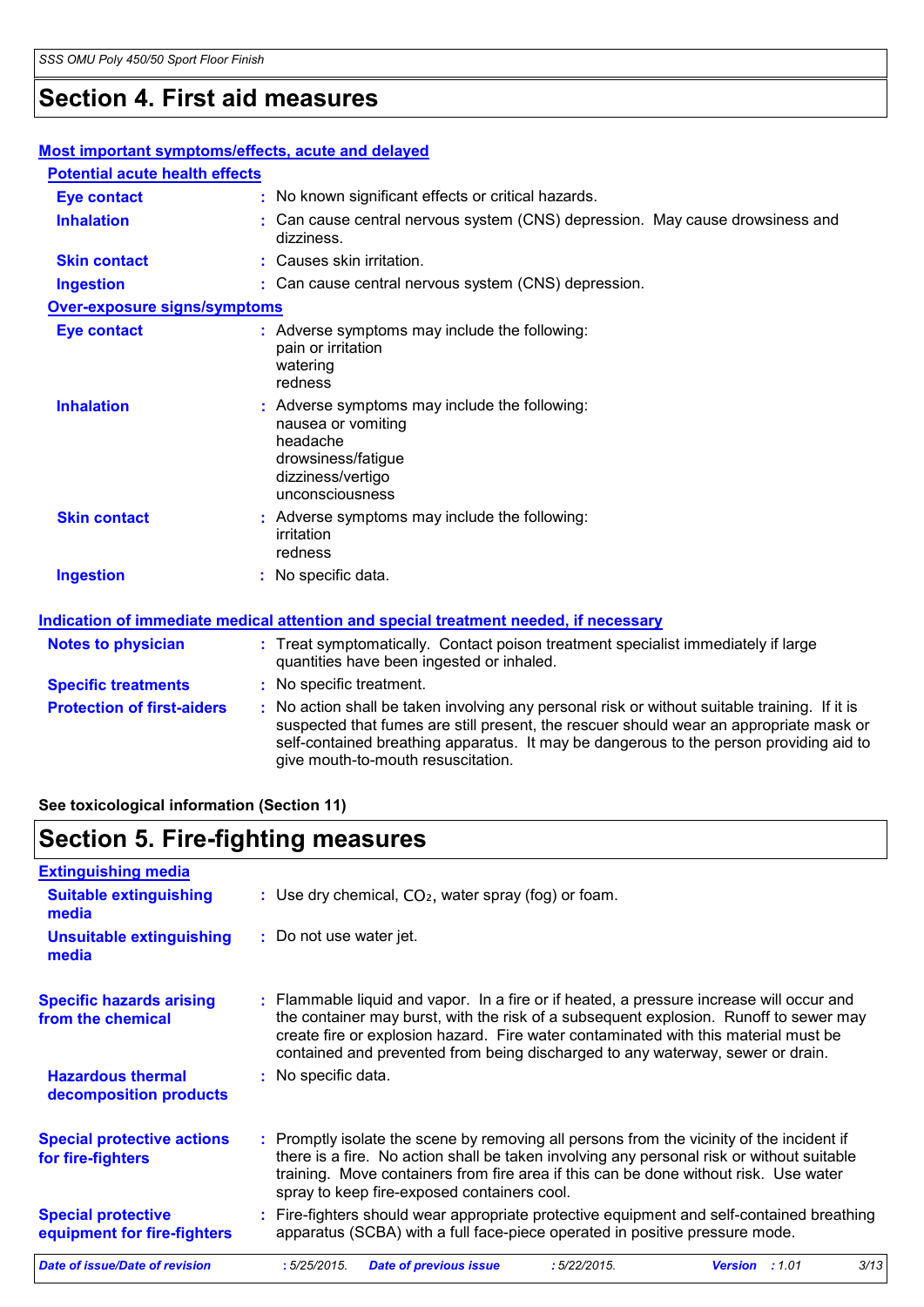# **Section 6. Accidental release measures**

|                                                       | Personal precautions, protective equipment and emergency procedures                                                                                                                                                                                                                                                                                                                                                                                                                                                                                                                                                                                                                                                                                                |
|-------------------------------------------------------|--------------------------------------------------------------------------------------------------------------------------------------------------------------------------------------------------------------------------------------------------------------------------------------------------------------------------------------------------------------------------------------------------------------------------------------------------------------------------------------------------------------------------------------------------------------------------------------------------------------------------------------------------------------------------------------------------------------------------------------------------------------------|
| For non-emergency<br>personnel                        | : No action shall be taken involving any personal risk or without suitable training.<br>Evacuate surrounding areas. Keep unnecessary and unprotected personnel from<br>entering. Do not touch or walk through spilled material. Shut off all ignition sources.<br>No flares, smoking or flames in hazard area. Avoid breathing vapor or mist. Provide<br>adequate ventilation. Wear appropriate respirator when ventilation is inadequate. Put<br>on appropriate personal protective equipment.                                                                                                                                                                                                                                                                    |
|                                                       | For emergency responders : If specialised clothing is required to deal with the spillage, take note of any information<br>in Section 8 on suitable and unsuitable materials. See also the information in "For non-<br>emergency personnel".                                                                                                                                                                                                                                                                                                                                                                                                                                                                                                                        |
| <b>Environmental precautions</b>                      | : Avoid dispersal of spilled material and runoff and contact with soil, waterways, drains<br>and sewers. Inform the relevant authorities if the product has caused environmental<br>pollution (sewers, waterways, soil or air). Water polluting material. May be harmful to<br>the environment if released in large quantities.                                                                                                                                                                                                                                                                                                                                                                                                                                    |
| Methods and materials for containment and cleaning up |                                                                                                                                                                                                                                                                                                                                                                                                                                                                                                                                                                                                                                                                                                                                                                    |
| <b>Small spill</b>                                    | : Stop leak if without risk. Move containers from spill area. Use spark-proof tools and<br>explosion-proof equipment. Dilute with water and mop up if water-soluble. Alternatively,<br>or if water-insoluble, absorb with an inert dry material and place in an appropriate waste<br>disposal container. Dispose of via a licensed waste disposal contractor.                                                                                                                                                                                                                                                                                                                                                                                                      |
| <b>Large spill</b>                                    | Stop leak if without risk. Move containers from spill area. Use spark-proof tools and<br>explosion-proof equipment. Approach release from upwind. Prevent entry into sewers,<br>water courses, basements or confined areas. Wash spillages into an effluent treatment<br>plant or proceed as follows. Contain and collect spillage with non-combustible,<br>absorbent material e.g. sand, earth, vermiculite or diatomaceous earth and place in<br>container for disposal according to local regulations (see Section 13). Dispose of via a<br>licensed waste disposal contractor. Contaminated absorbent material may pose the<br>same hazard as the spilled product. Note: see Section 1 for emergency contact<br>information and Section 13 for waste disposal. |

# **Section 7. Handling and storage**

| <b>Precautions for safe handling</b>                                      |                                                                                                                                                                                                                                                                                                                                                                                                                                                                                                                                                                                                                                                                                                                                                                                                                                                                                                |
|---------------------------------------------------------------------------|------------------------------------------------------------------------------------------------------------------------------------------------------------------------------------------------------------------------------------------------------------------------------------------------------------------------------------------------------------------------------------------------------------------------------------------------------------------------------------------------------------------------------------------------------------------------------------------------------------------------------------------------------------------------------------------------------------------------------------------------------------------------------------------------------------------------------------------------------------------------------------------------|
| <b>Protective measures</b>                                                | : Put on appropriate personal protective equipment (see Section 8). Do not breathe<br>vapor or mist. Do not ingest. Avoid contact with eyes, skin and clothing. Avoid release<br>to the environment. Use only with adequate ventilation. Wear appropriate respirator<br>when ventilation is inadequate. Do not enter storage areas and confined spaces unless<br>adequately ventilated. Keep in the original container or an approved alternative made<br>from a compatible material, kept tightly closed when not in use. Store and use away<br>from heat, sparks, open flame or any other ignition source. Use explosion-proof<br>electrical (ventilating, lighting and material handling) equipment. Use only non-sparking<br>tools. Take precautionary measures against electrostatic discharges. Empty containers<br>retain product residue and can be hazardous. Do not reuse container. |
| <b>Advice on general</b><br>occupational hygiene                          | : Eating, drinking and smoking should be prohibited in areas where this material is<br>handled, stored and processed. Workers should wash hands and face before eating,<br>drinking and smoking. Remove contaminated clothing and protective equipment before<br>entering eating areas. See also Section 8 for additional information on hygiene<br>measures.                                                                                                                                                                                                                                                                                                                                                                                                                                                                                                                                  |
| <b>Conditions for safe storage,</b><br>including any<br>incompatibilities | : Store in accordance with local regulations. Store in a segregated and approved area.<br>Store in original container protected from direct sunlight in a dry, cool and well-ventilated<br>area, away from incompatible materials (see Section 10) and food and drink. Store<br>locked up. Eliminate all ignition sources. Separate from oxidizing materials. Keep<br>container tightly closed and sealed until ready for use. Containers that have been<br>opened must be carefully resealed and kept upright to prevent leakage. Do not store in<br>unlabeled containers. Use appropriate containment to avoid environmental<br>contamination.                                                                                                                                                                                                                                               |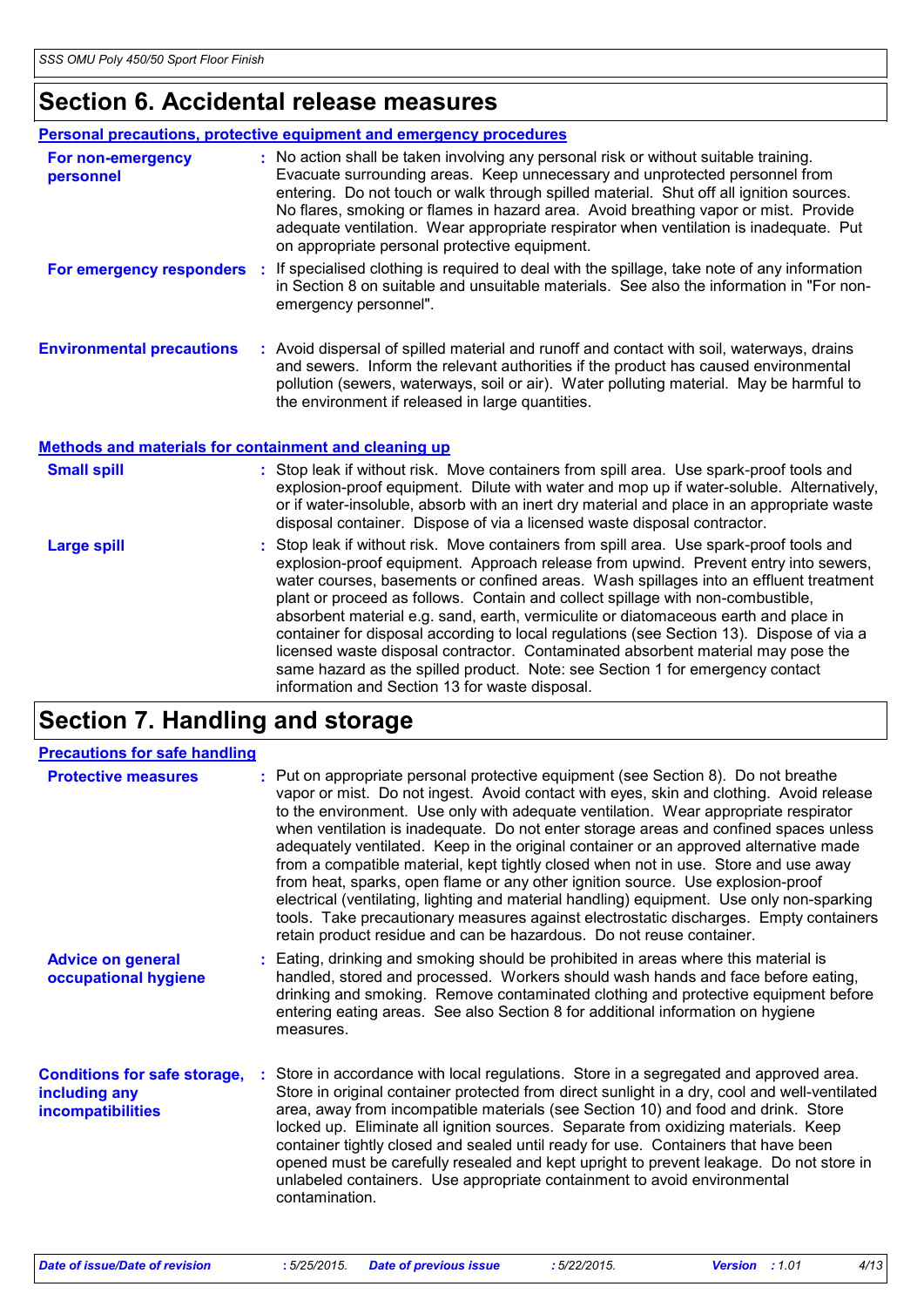# **Section 8. Exposure controls/personal protection**

#### **Control parameters**

#### **Occupational exposure limits**

| <b>Ingredient name</b>                      | <b>Exposure limits</b>                             |
|---------------------------------------------|----------------------------------------------------|
| Distillates (petroleum), hydrotreated light | <b>ACGIH TLV (United States, 4/2014).</b>          |
|                                             | Absorbed through skin.                             |
|                                             | TWA: 200 mg/m <sup>3</sup> , (as total hydrocarbon |
|                                             | vapor) 8 hours.                                    |
| Stoddard solvent                            | <b>ACGIH TLV (United States, 4/2014).</b>          |
|                                             | TWA: 100 ppm 8 hours.                              |
|                                             | TWA: $525$ mg/m <sup>3</sup> 8 hours.              |
|                                             | OSHA PEL 1989 (United States, 3/1989).             |
|                                             | TWA: 100 ppm 8 hours.                              |
|                                             | TWA: $525$ mg/m <sup>3</sup> 8 hours.              |
|                                             | NIOSH REL (United States, 10/2013).                |
|                                             | TWA: 350 mg/m <sup>3</sup> 10 hours.               |
|                                             | CEIL: 1800 mg/m <sup>3</sup> 15 minutes.           |
|                                             | OSHA PEL (United States, 2/2013).                  |
|                                             | TWA: 500 ppm 8 hours.                              |
|                                             | TWA: 2900 mg/m <sup>3</sup> 8 hours.               |

| <b>Appropriate engineering</b><br><b>controls</b> | : Use only with adequate ventilation. Use process enclosures, local exhaust ventilation or<br>other engineering controls to keep worker exposure to airborne contaminants below any<br>recommended or statutory limits. The engineering controls also need to keep gas,<br>vapor or dust concentrations below any lower explosive limits. Use explosion-proof<br>ventilation equipment.                                                                                                                                                                                                                              |
|---------------------------------------------------|----------------------------------------------------------------------------------------------------------------------------------------------------------------------------------------------------------------------------------------------------------------------------------------------------------------------------------------------------------------------------------------------------------------------------------------------------------------------------------------------------------------------------------------------------------------------------------------------------------------------|
| <b>Environmental exposure</b><br><b>controls</b>  | Emissions from ventilation or work process equipment should be checked to ensure<br>they comply with the requirements of environmental protection legislation. In some<br>cases, fume scrubbers, filters or engineering modifications to the process equipment<br>will be necessary to reduce emissions to acceptable levels.                                                                                                                                                                                                                                                                                        |
| <b>Individual protection measures</b>             |                                                                                                                                                                                                                                                                                                                                                                                                                                                                                                                                                                                                                      |
| <b>Hygiene measures</b>                           | Wash hands, forearms and face thoroughly after handling chemical products, before<br>eating, smoking and using the lavatory and at the end of the working period.<br>Appropriate techniques should be used to remove potentially contaminated clothing.<br>Wash contaminated clothing before reusing. Ensure that eyewash stations and safety<br>showers are close to the workstation location.                                                                                                                                                                                                                      |
| <b>Eye/face protection</b>                        | Safety eyewear complying with an approved standard should be used when a risk<br>assessment indicates this is necessary to avoid exposure to liquid splashes, mists,<br>gases or dusts. If contact is possible, the following protection should be worn, unless<br>the assessment indicates a higher degree of protection: chemical splash goggles.                                                                                                                                                                                                                                                                  |
| <b>Skin protection</b>                            |                                                                                                                                                                                                                                                                                                                                                                                                                                                                                                                                                                                                                      |
| <b>Hand protection</b>                            | Chemical-resistant, impervious gloves complying with an approved standard should be<br>worn at all times when handling chemical products if a risk assessment indicates this is<br>necessary. Considering the parameters specified by the glove manufacturer, check<br>during use that the gloves are still retaining their protective properties. It should be<br>noted that the time to breakthrough for any glove material may be different for different<br>glove manufacturers. In the case of mixtures, consisting of several substances, the<br>protection time of the gloves cannot be accurately estimated. |
| <b>Body protection</b>                            | : Personal protective equipment for the body should be selected based on the task being<br>performed and the risks involved and should be approved by a specialist before<br>handling this product. When there is a risk of ignition from static electricity, wear anti-<br>static protective clothing. For the greatest protection from static discharges, clothing<br>should include anti-static overalls, boots and gloves.                                                                                                                                                                                       |
| <b>Other skin protection</b>                      | : Appropriate footwear and any additional skin protection measures should be selected<br>based on the task being performed and the risks involved and should be approved by a<br>specialist before handling this product.                                                                                                                                                                                                                                                                                                                                                                                            |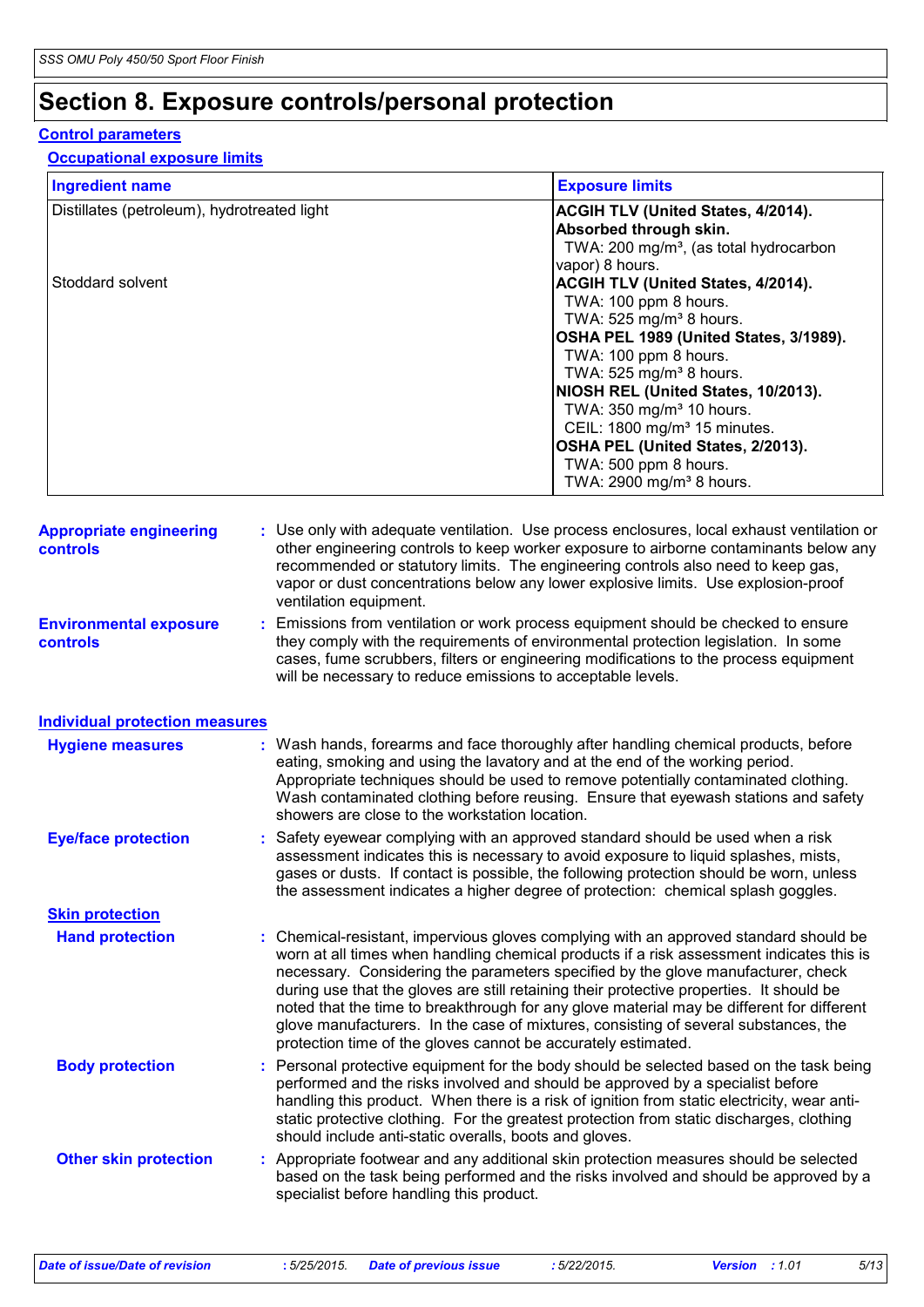### **Section 8. Exposure controls/personal protection**

```
Respiratory protection :
```
Use a properly fitted, air-purifying or air-fed respirator complying with an approved standard if a risk assessment indicates this is necessary. Respirator selection must be based on known or anticipated exposure levels, the hazards of the product and the safe working limits of the selected respirator.

### **Section 9. Physical and chemical properties**

| <b>Appearance</b>                                 |                                                                 |
|---------------------------------------------------|-----------------------------------------------------------------|
| <b>Physical state</b>                             | : Liquid.                                                       |
| <b>Color</b>                                      | : Amber. [Light]                                                |
| Odor                                              | <b>Mineral Spirits</b><br>t.                                    |
| <b>Odor threshold</b>                             | Not available.                                                  |
| pH                                                | : Not applicable.                                               |
| <b>Melting point</b>                              | $:$ Not available.                                              |
| <b>Boiling point</b>                              | : $157^{\circ}$ C (314.6 $^{\circ}$ F)                          |
| <b>Flash point</b>                                | : Closed cup: 40.5°C (104.9°F)                                  |
| <b>Evaporation rate</b>                           | : Not available.                                                |
| <b>Flammability (solid, gas)</b>                  | : Not available.                                                |
| Lower and upper explosive<br>(flammable) limits   | $:$ Lower: 1%<br>Upper: 6%                                      |
| <b>Vapor pressure</b>                             | : Not available.                                                |
| <b>Vapor density</b>                              | : Not available.                                                |
| <b>Relative density</b>                           | : 0.9                                                           |
| <b>Solubility</b>                                 | Insoluble in the following materials: cold water and hot water. |
| <b>Partition coefficient: n-</b><br>octanol/water | : Not available.                                                |
| <b>Auto-ignition temperature</b>                  | $:$ Not available.                                              |
| <b>Decomposition temperature</b>                  | : Not available.                                                |
| <b>Viscosity</b>                                  | : Not available.                                                |
|                                                   |                                                                 |

# **Section 10. Stability and reactivity**

| <b>Reactivity</b>                            | : No specific test data related to reactivity available for this product or its ingredients.                                                                                 |
|----------------------------------------------|------------------------------------------------------------------------------------------------------------------------------------------------------------------------------|
| <b>Chemical stability</b>                    | : The product is stable.                                                                                                                                                     |
| <b>Possibility of hazardous</b><br>reactions | : Under normal conditions of storage and use, hazardous reactions will not occur.                                                                                            |
| <b>Conditions to avoid</b>                   | : Avoid all possible sources of ignition (spark or flame). Do not pressurize, cut, weld,<br>braze, solder, drill, grind or expose containers to heat or sources of ignition. |
| <b>Incompatible materials</b>                | : Reactive or incompatible with the following materials:<br>oxidizing materials                                                                                              |
| <b>Hazardous decomposition</b><br>products   | : Under normal conditions of storage and use, hazardous decomposition products should<br>not be produced.                                                                    |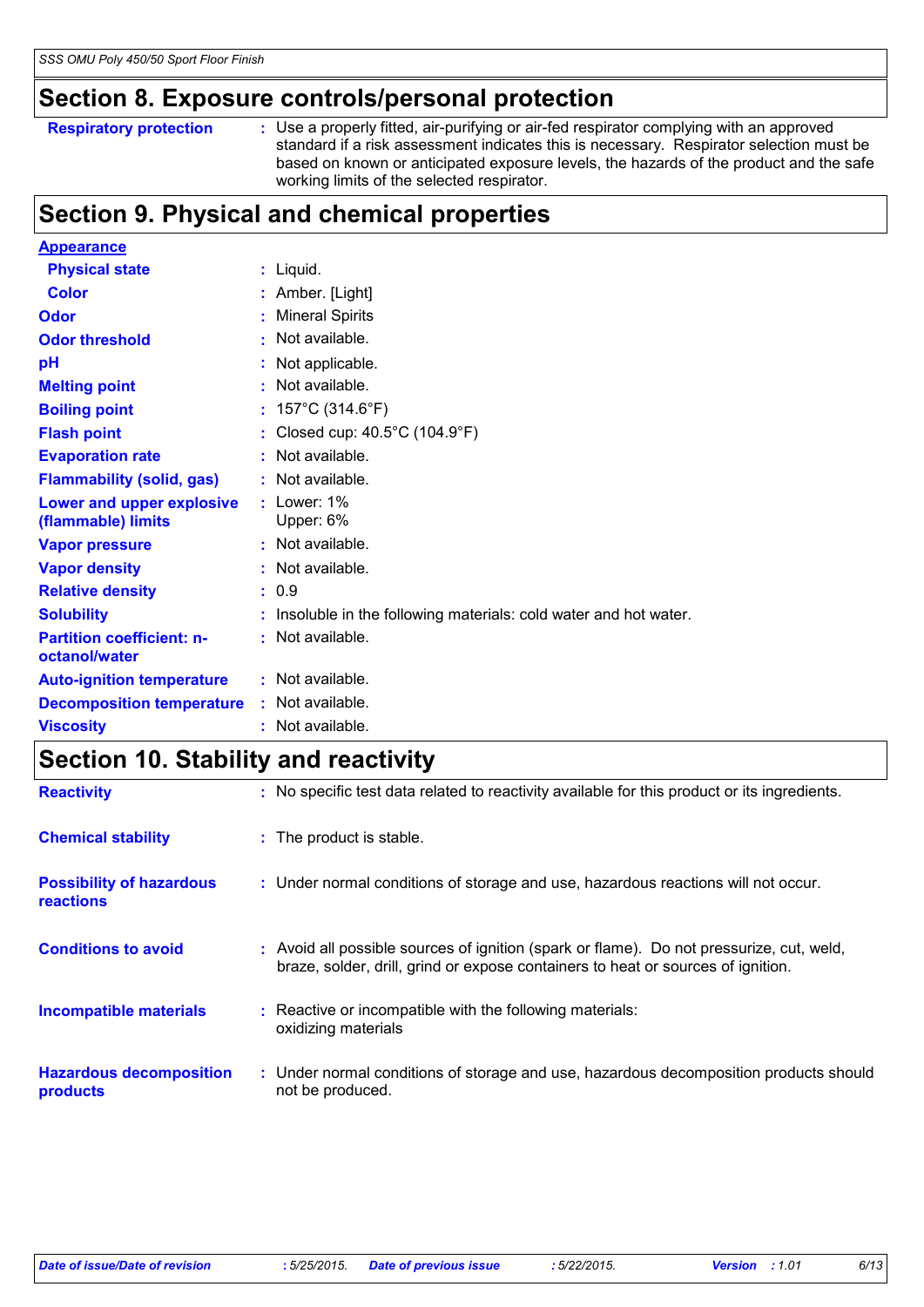# **Section 11. Toxicological information**

#### **Information on toxicological effects**

#### **Acute toxicity**

| <b>Product/ingredient name</b>              | <b>Result</b> | <b>Species</b> | <b>Dose</b> | <b>Exposure</b> |
|---------------------------------------------|---------------|----------------|-------------|-----------------|
| Solvent naphtha (petroleum),<br>light arom. | LD50 Dermal   | Rabbit         | >2000 mg/kg |                 |
|                                             | LD50 Oral     | Rat            | 8400 mg/kg  |                 |

#### **Irritation/Corrosion**

| <b>Product/ingredient name</b>              | <b>Result</b>            | <b>Species</b> | <b>Score</b> | <b>Exposure</b>              | <b>Observation</b> |
|---------------------------------------------|--------------------------|----------------|--------------|------------------------------|--------------------|
| Stoddard solvent                            | Eyes - Mild irritant     | Human          |              | 100 parts per<br>million     |                    |
|                                             | Eyes - Moderate irritant | Rabbit         |              | l 24 hours 500<br>milligrams |                    |
| Solvent naphtha (petroleum),<br>light arom. | Eyes - Mild irritant     | Rabbit         |              | 24 hours 100<br>microliters  |                    |

#### **Sensitization**

Not available.

#### **Mutagenicity**

Not available.

#### **Carcinogenicity**

Not available.

#### **Reproductive toxicity**

Not available.

#### **Teratogenicity**

Not available.

#### **Specific target organ toxicity (single exposure)**

| <b>Name</b>                                 | <b>Category</b> | <b>Route of</b><br><b>exposure</b> | <b>Target organs</b> |
|---------------------------------------------|-----------------|------------------------------------|----------------------|
| Distillates (petroleum), hydrotreated light | Category 3      | Not applicable.                    | l Narcotic effects   |
| l Stoddard solvent                          | Category 3      | Not applicable.                    | Narcotic effects     |

#### **Specific target organ toxicity (repeated exposure)**

| <b>Name</b>      | <b>Category</b> | <b>Route of</b><br><b>exposure</b> | <b>Target organs</b>            |
|------------------|-----------------|------------------------------------|---------------------------------|
| Stoddard solvent | Category 1      | Inhalation                         | central nervous<br>system (CNS) |

#### **Aspiration hazard**

| <b>Name</b>                                 | <b>Result</b>                         |
|---------------------------------------------|---------------------------------------|
| Distillates (petroleum), hydrotreated light | <b>ASPIRATION HAZARD - Category 1</b> |
| Stoddard solvent                            | <b>ASPIRATION HAZARD - Category 1</b> |
| Solvent naphtha (petroleum), light arom.    | <b>ASPIRATION HAZARD - Category 1</b> |

#### **Information on the likely :** Not available.

#### **routes of exposure**

| <b>Potential acute health effects</b> |                           |                                                      |             |                                                                               |      |
|---------------------------------------|---------------------------|------------------------------------------------------|-------------|-------------------------------------------------------------------------------|------|
| <b>Eye contact</b>                    |                           | : No known significant effects or critical hazards.  |             |                                                                               |      |
| <b>Inhalation</b>                     | dizziness.                |                                                      |             | : Can cause central nervous system (CNS) depression. May cause drowsiness and |      |
| <b>Skin contact</b>                   | : Causes skin irritation. |                                                      |             |                                                                               |      |
| <b>Ingestion</b>                      |                           | : Can cause central nervous system (CNS) depression. |             |                                                                               |      |
| Date of issue/Date of revision        | :5/25/2015.               | <b>Date of previous issue</b>                        | :5/22/2015. | <b>Version</b> : 1.01                                                         | 7/13 |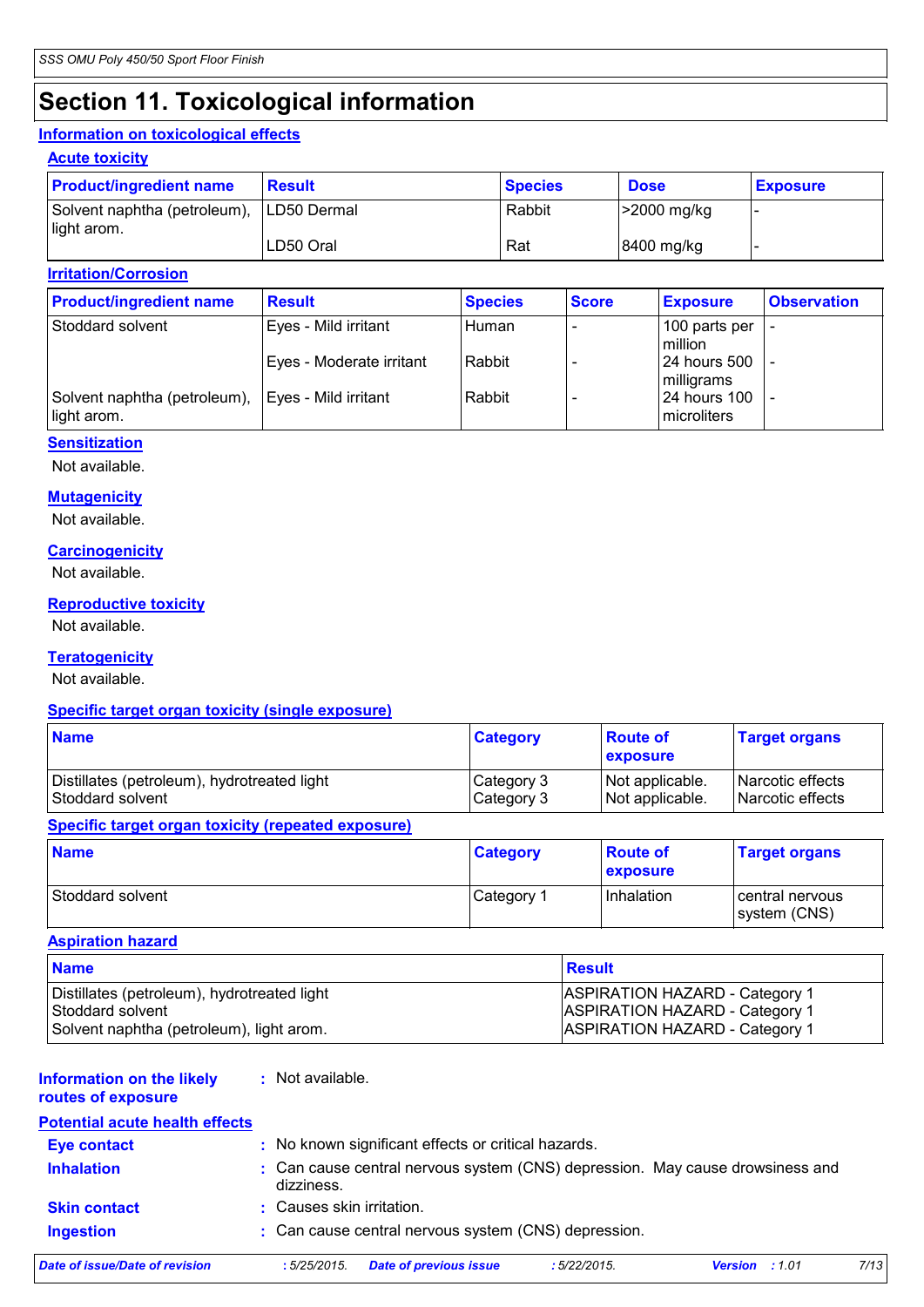# **Section 11. Toxicological information**

#### **Symptoms related to the physical, chemical and toxicological characteristics**

| Eye contact         | : Adverse symptoms may include the following:<br>pain or irritation<br>watering<br>redness                                                    |
|---------------------|-----------------------------------------------------------------------------------------------------------------------------------------------|
| <b>Inhalation</b>   | : Adverse symptoms may include the following:<br>nausea or vomiting<br>headache<br>drowsiness/fatique<br>dizziness/vertigo<br>unconsciousness |
| <b>Skin contact</b> | : Adverse symptoms may include the following:<br>irritation<br>redness                                                                        |
| <b>Ingestion</b>    | : No specific data.                                                                                                                           |

|                                            | Delayed and immediate effects and also chronic effects from short and long term exposure |
|--------------------------------------------|------------------------------------------------------------------------------------------|
| <b>Short term exposure</b>                 |                                                                                          |
| <b>Potential immediate</b><br>effects      | $\therefore$ Not available.                                                              |
| <b>Potential delayed effects</b>           | : Not available.                                                                         |
| Long term exposure                         |                                                                                          |
| <b>Potential immediate</b><br>effects      | $:$ Not available.                                                                       |
| Potential delayed effects : Not available. |                                                                                          |
| <b>Potential chronic health effects</b>    |                                                                                          |
| Not available.                             |                                                                                          |
| <b>General</b>                             | : Causes damage to organs through prolonged or repeated exposure.                        |
| <b>Carcinogenicity</b>                     | : No known significant effects or critical hazards.                                      |
| <b>Mutagenicity</b>                        | : No known significant effects or critical hazards.                                      |
| <b>Teratogenicity</b>                      | : No known significant effects or critical hazards.                                      |
| <b>Developmental effects</b>               | : No known significant effects or critical hazards.                                      |
| <b>Fertility effects</b>                   | : No known significant effects or critical hazards.                                      |

#### **Numerical measures of toxicity**

**Acute toxicity estimates**

Not available.

### **Section 12. Ecological information**

#### **Toxicity**

| <b>Product/ingredient name</b>                 | Result                           | <b>Species</b>             | <b>Exposure</b> |
|------------------------------------------------|----------------------------------|----------------------------|-----------------|
| Distillates (petroleum),<br>hydrotreated light | Acute LC50 2200 µg/l Fresh water | Fish - Lepomis macrochirus | 4 days          |

#### **Persistence and degradability**

Not available.

**Bioaccumulative potential**

*Date of issue/Date of revision* **:** *5/25/2015. Date of previous issue : 5/22/2015. Version : 1.01 8/13*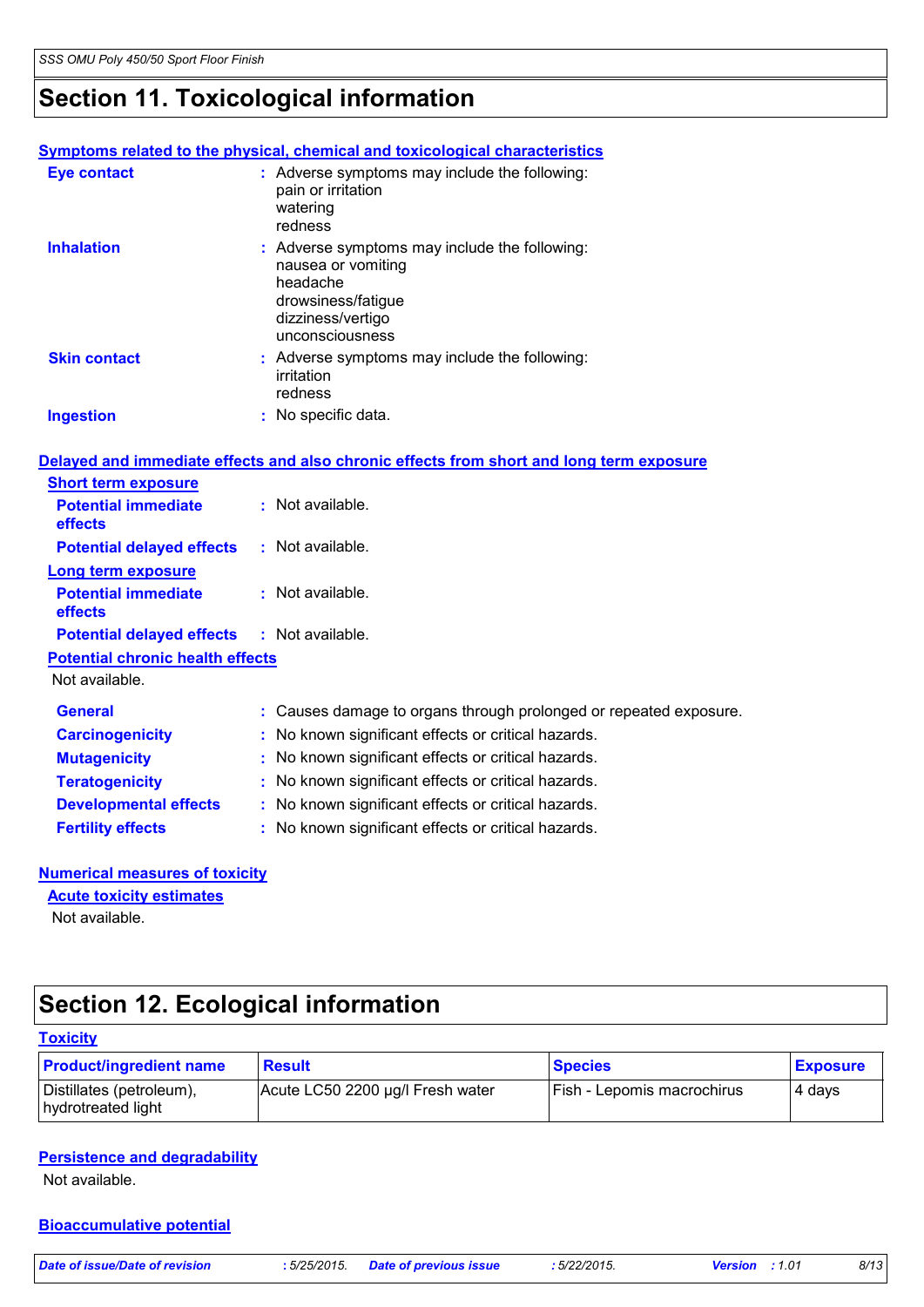# **Section 12. Ecological information**

| <b>Product/ingredient name</b>                 | $LoaPow$ | <b>BCF</b> | <b>Potential</b> |
|------------------------------------------------|----------|------------|------------------|
| Solvent naphtha (petroleum),  -<br>light arom. |          | 10 to 2500 | high             |

#### **Mobility in soil**

| <b>Soil/water partition</b> | $:$ Not available. |
|-----------------------------|--------------------|
| <b>coefficient (K</b> oc)   |                    |

**Other adverse effects : No known significant effects or critical hazards.** 

### **Section 13. Disposal considerations**

- **Disposal methods :**
- The generation of waste should be avoided or minimized wherever possible. Disposal of this product, solutions and any by-products should at all times comply with the requirements of environmental protection and waste disposal legislation and any regional local authority requirements. Dispose of surplus and non-recyclable products via a licensed waste disposal contractor. Waste should not be disposed of untreated to the sewer unless fully compliant with the requirements of all authorities with jurisdiction. Waste packaging should be recycled. Incineration or landfill should only be considered when recycling is not feasible. This material and its container must be disposed of in a safe way. Care should be taken when handling emptied containers that have not been cleaned or rinsed out. Empty containers or liners may retain some product residues. Vapor from product residues may create a highly flammable or explosive atmosphere inside the container. Do not cut, weld or grind used containers unless they have been cleaned thoroughly internally. Avoid dispersal of spilled material and runoff and contact with soil, waterways, drains and sewers.

### **Section 14. Transport information**

|                                                                                                                                          | <b>DOT</b><br><b>Classification</b>                                                                                                                               | <b>TDG</b><br><b>Classification</b> | <b>Mexico</b><br><b>Classification</b> | <b>ADR/RID</b>                                                                                                                     | <b>IMDG</b>                                                                                               | <b>IATA</b>                                                                                                                                |
|------------------------------------------------------------------------------------------------------------------------------------------|-------------------------------------------------------------------------------------------------------------------------------------------------------------------|-------------------------------------|----------------------------------------|------------------------------------------------------------------------------------------------------------------------------------|-----------------------------------------------------------------------------------------------------------|--------------------------------------------------------------------------------------------------------------------------------------------|
| <b>UN number</b>                                                                                                                         | <b>UN1263</b>                                                                                                                                                     | <b>UN1263</b>                       | <b>UN1263</b>                          | <b>UN1263</b>                                                                                                                      | <b>UN1263</b>                                                                                             | <b>UN1263</b>                                                                                                                              |
| <b>UN proper</b><br>shipping name                                                                                                        | <b>PAINT</b>                                                                                                                                                      | <b>PAINT</b>                        | <b>PAINT</b>                           | <b>PAINT</b>                                                                                                                       | <b>PAINT</b>                                                                                              | <b>PAINT</b>                                                                                                                               |
| <b>Transport</b><br>hazard class(es)                                                                                                     | $\mathfrak{S}$                                                                                                                                                    | 3                                   | $\mathbf{3}$                           | 3<br>t                                                                                                                             | 3                                                                                                         | 3                                                                                                                                          |
| <b>Packing group</b>                                                                                                                     | $\mathop{\rm III}$                                                                                                                                                | III                                 | $\mathbf{III}$                         | $\mathbf{III}$                                                                                                                     | $\mathbf{III}$                                                                                            | III                                                                                                                                        |
| <b>Environmental</b><br>hazards                                                                                                          | Yes.                                                                                                                                                              | No.                                 | No.                                    | Yes.                                                                                                                               | Yes.                                                                                                      | No.                                                                                                                                        |
| <b>Additional</b><br>information                                                                                                         | This product<br>may be re-<br>classified as<br>"Combustible<br>Liquid," unless<br>transported by<br>vessel or<br>aircraft. Non-<br>bulk packages<br>(less than or |                                     |                                        | The<br>environmentally<br>hazardous<br>substance<br>mark is not<br>required when<br>transported in<br>sizes of ≤5 L or<br>$≤5$ kg. | The marine<br>pollutant mark<br>is not required<br>when<br>transported in<br>sizes of ≤5 L or<br>$≤5$ kg. | <b>The</b><br>environmentally<br>hazardous<br>substance<br>mark may<br>appear if<br>required by<br>other<br>transportation<br>regulations. |
| :1.01<br>9/13<br><b>Date of issue/Date of revision</b><br>: 5/25/2015.<br><b>Date of previous issue</b><br>:5/22/2015.<br><b>Version</b> |                                                                                                                                                                   |                                     |                                        |                                                                                                                                    |                                                                                                           |                                                                                                                                            |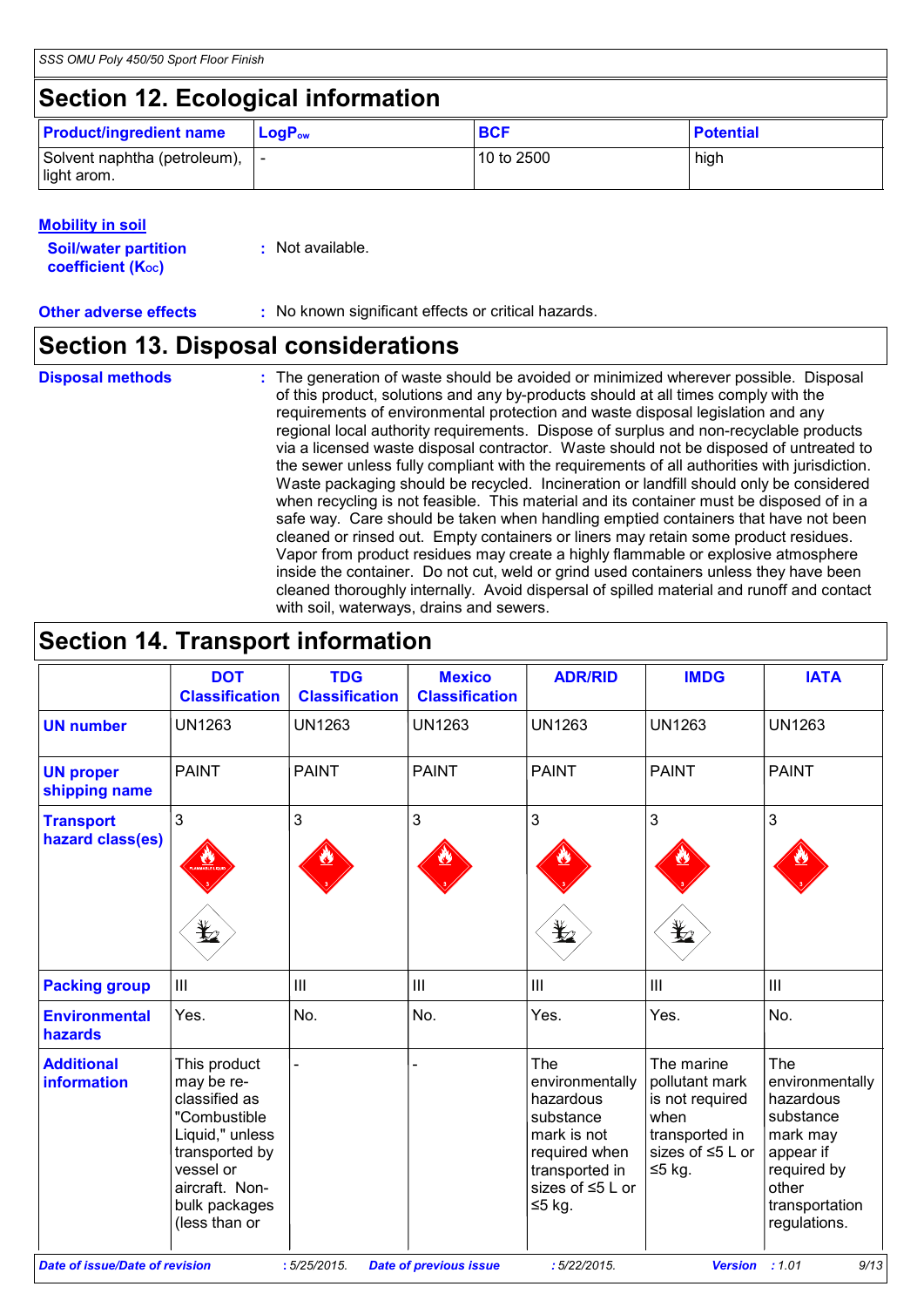### **Section 14. Transport information**

| Secuon 14. Transport information<br>equal to 119<br>gal) of<br>combustible<br>liquids, that are<br>marine<br>pollutants, are<br>not regulated<br>as hazardous<br>materials,<br>unless<br>transported by<br>vessel.<br>The marine |  | <b>Special</b><br>provisions<br>640 (E)<br>Tunnel code<br>(D/E) |  |
|----------------------------------------------------------------------------------------------------------------------------------------------------------------------------------------------------------------------------------|--|-----------------------------------------------------------------|--|
| pollutant mark<br>is not required<br>when<br>transported on<br>inland<br>waterways in<br>sizes of ≤5 L or<br>$\leq$ 5 kg or by<br>road, rail, or<br>inland air in<br>non-bulk sizes.                                             |  |                                                                 |  |

**Special precautions for user** : Transport within user's premises: always transport in closed containers that are upright and secure. Ensure that persons transporting the product know what to do in the event of an accident or spillage.

**Transport in bulk according :** Not available. **to Annex II of MARPOL 73/78 and the IBC Code**

### **Section 15. Regulatory information**

| <b>U.S. Federal regulations</b>                                                   | : TSCA 8(a) CDR Exempt/Partial exemption: Not determined |
|-----------------------------------------------------------------------------------|----------------------------------------------------------|
|                                                                                   | All components are listed or exempted.                   |
|                                                                                   | Clean Water Act (CWA) 311: xylene                        |
| <b>Clean Air Act Section 112</b><br>(b) Hazardous Air<br><b>Pollutants (HAPS)</b> | : Not listed                                             |
| <b>Clean Air Act Section 602</b><br><b>Class I Substances</b>                     | : Not listed                                             |
| <b>Clean Air Act Section 602</b><br><b>Class II Substances</b>                    | : Not listed                                             |
| <b>DEA List I Chemicals</b><br>(Precursor Chemicals)                              | : Not listed                                             |
| <b>DEA List II Chemicals</b><br><b>(Essential Chemicals)</b>                      | : Not listed                                             |
| <b>SARA 302/304</b>                                                               |                                                          |
| <b>Composition/information on ingredients</b>                                     |                                                          |
| No products were found.                                                           |                                                          |
| <b>SARA 304 RQ</b><br><b>SARA 311/312</b>                                         | : Not applicable.                                        |
|                                                                                   |                                                          |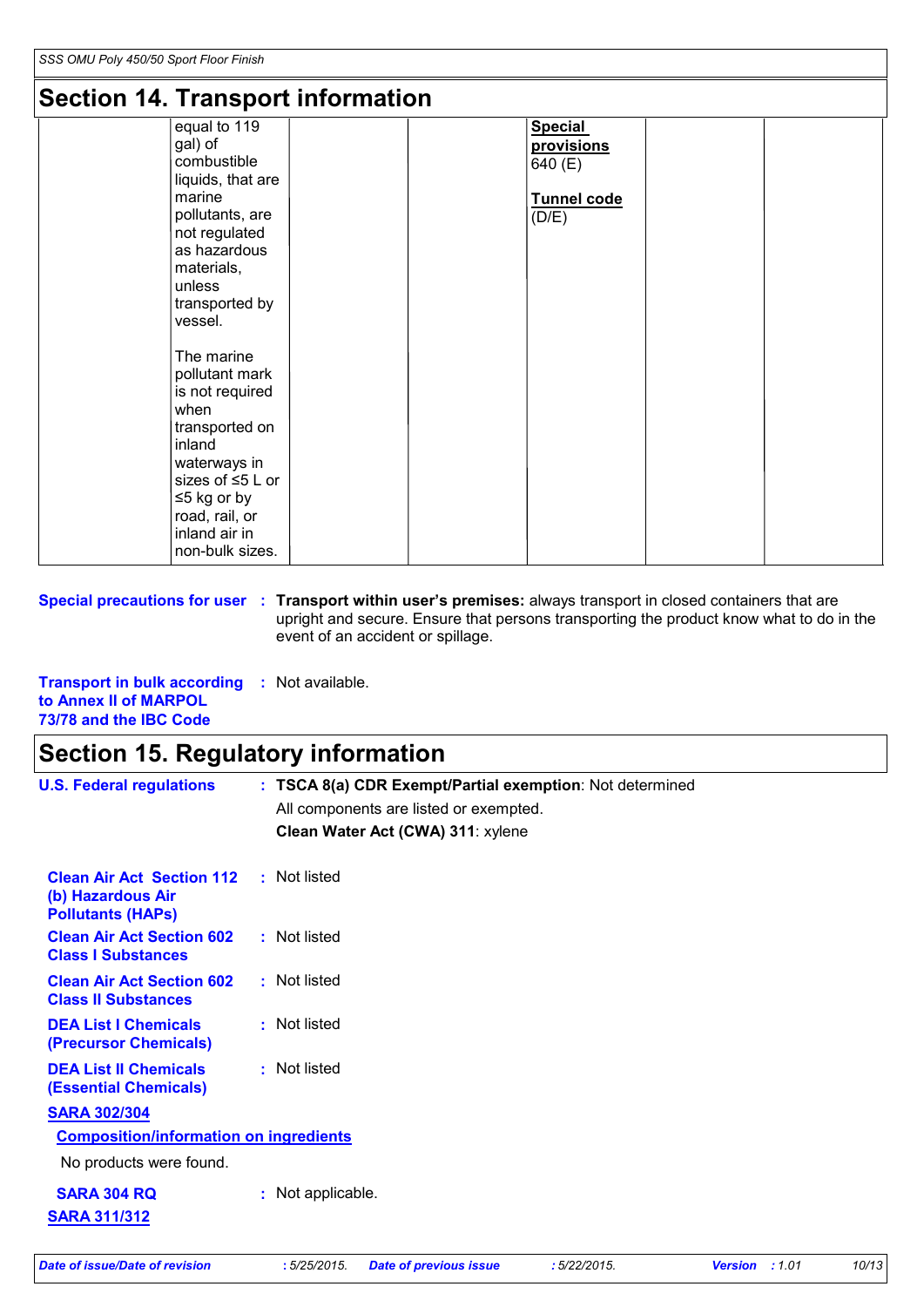### **Section 15. Regulatory information**

#### **Classification :** Fire hazard

Immediate (acute) health hazard Delayed (chronic) health hazard

#### **Composition/information on ingredients**

| <b>Name</b>                                                        | $\frac{9}{6}$            | <b>Fire</b>  | <b>Sudden</b><br><b>hazard release of</b><br><b>pressure</b> | <b>Reactive</b> | Immediate<br>(acute)<br>health<br>hazard | <b>Delayed</b><br>(chronic)<br>health<br>hazard |
|--------------------------------------------------------------------|--------------------------|--------------|--------------------------------------------------------------|-----------------|------------------------------------------|-------------------------------------------------|
| Distillates (petroleum),<br>hydrotreated light<br>Stoddard solvent | l≥25 - <50<br>l≥10 - <25 | Yes.<br>Yes. | No.<br>No.                                                   | No.<br>No.      | Yes.<br>Yes.                             | No.<br>Yes.                                     |

#### **Massachusetts : State regulations**

: The following components are listed: STODDARD SOLVENT

**New York :** None of the components are listed.

**New Jersey : The following components are listed: STODDARD SOLVENT** 

**Pennsylvania** : The following components are listed: STODDARD SOLVENT

#### **California Prop. 65**

This product does not contain any chemicals known to State of California to cause cancer, birth defects, or any other reproductive harm.

#### **International regulations**

**Chemical Weapon Convention List Schedules I, II & III Chemicals** Not listed.

#### **Montreal Protocol (Annexes A, B, C, E)**

Not listed.

**Stockholm Convention on Persistent Organic Pollutants**

Not listed.

#### **Rotterdam Convention on Prior Inform Consent (PIC)**

Not listed.

#### **UNECE Aarhus Protocol on POPs and Heavy Metals**

Not listed.

#### **International lists**

#### **National inventory**

| Australia                | : Not determined.                        |
|--------------------------|------------------------------------------|
| <b>Canada</b>            | : All components are listed or exempted. |
| China                    | : All components are listed or exempted. |
| <b>Europe</b>            | : Not determined.                        |
| Japan                    | : Not determined.                        |
| <b>Malaysia</b>          | : Not determined.                        |
| <b>New Zealand</b>       | : Not determined.                        |
| <b>Philippines</b>       | : Not determined.                        |
| <b>Republic of Korea</b> | : Not determined.                        |
| <b>Taiwan</b>            | : Not determined.                        |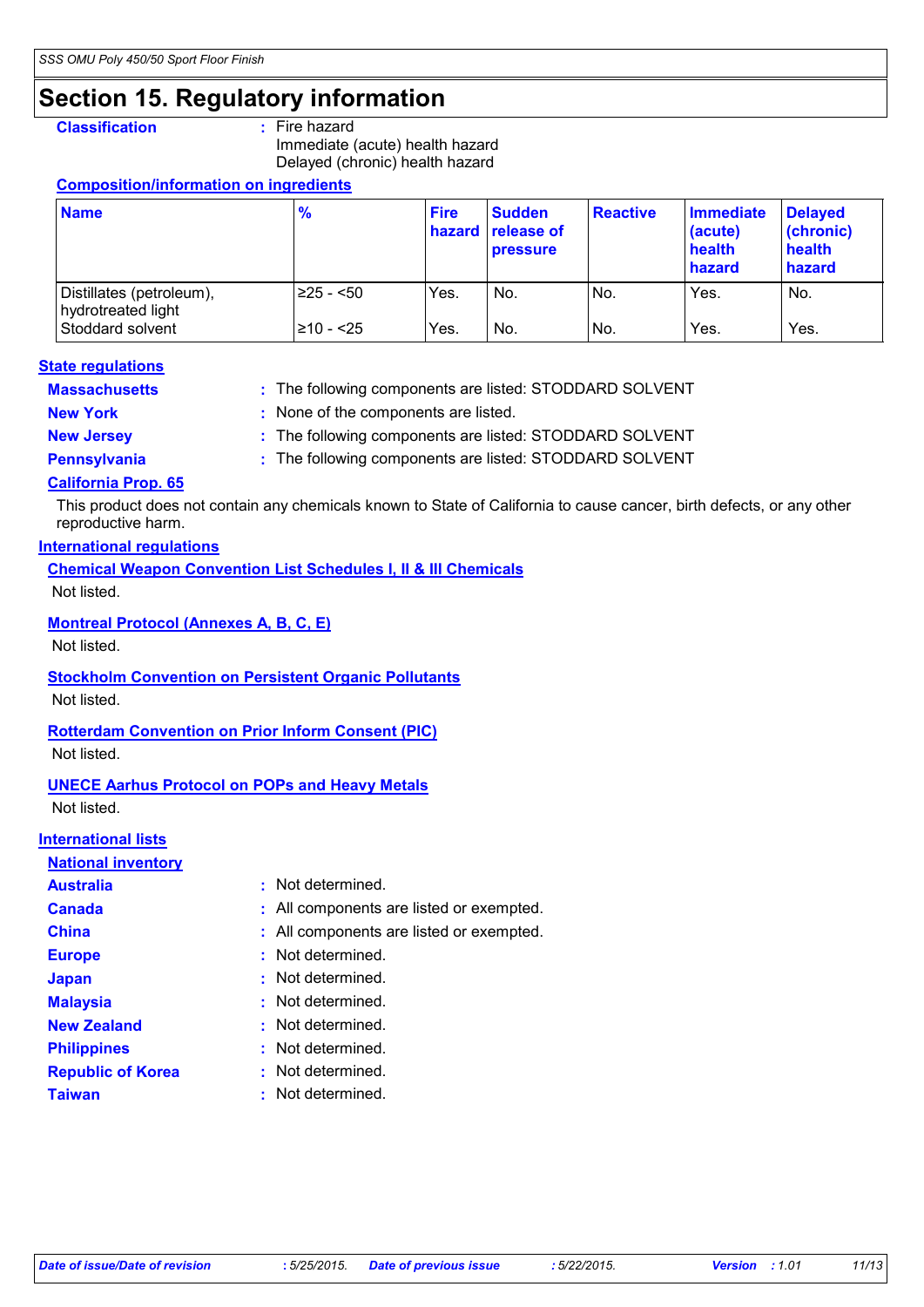# **Section 16. Other information**

**Hazardous Material Information System (U.S.A.)**



**Caution: HMIS® ratings are based on a 0-4 rating scale, with 0 representing minimal hazards or risks, and 4 representing significant hazards or risks Although HMIS® ratings are not required on SDSs under 29 CFR 1910. 1200, the preparer may choose to provide them. HMIS® ratings are to be used with a fully implemented HMIS® program. HMIS® is a registered mark of the National Paint & Coatings Association (NPCA). HMIS® materials may be purchased exclusively from J. J. Keller (800) 327-6868.**

**The customer is responsible for determining the PPE code for this material.**

**National Fire Protection Association (U.S.A.)**



**Reprinted with permission from NFPA 704-2001, Identification of the Hazards of Materials for Emergency Response Copyright ©1997, National Fire Protection Association, Quincy, MA 02269. This reprinted material is not the complete and official position of the National Fire Protection Association, on the referenced subject which is represented only by the standard in its entirety.**

**Copyright ©2001, National Fire Protection Association, Quincy, MA 02269. This warning system is intended to be interpreted and applied only by properly trained individuals to identify fire, health and reactivity hazards of chemicals. The user is referred to certain limited number of chemicals with recommended classifications in NFPA 49 and NFPA 325, which would be used as a guideline only. Whether the chemicals are classified by NFPA or not, anyone using the 704 systems to classify chemicals does so at their own risk.**

#### **Procedure used to derive the classification**

| <b>Procedure used to derive the classification</b>                                     |  |                                                                                                                                                                                                                                                                                                                                                                                                                                                                                                                                                                       |                                                                                         |  |  |
|----------------------------------------------------------------------------------------|--|-----------------------------------------------------------------------------------------------------------------------------------------------------------------------------------------------------------------------------------------------------------------------------------------------------------------------------------------------------------------------------------------------------------------------------------------------------------------------------------------------------------------------------------------------------------------------|-----------------------------------------------------------------------------------------|--|--|
| <b>Classification</b>                                                                  |  |                                                                                                                                                                                                                                                                                                                                                                                                                                                                                                                                                                       | <b>Justification</b>                                                                    |  |  |
| Flam. Liq. 3, H226<br>Skin Irrit. 2, H315<br>STOT SE 3, H336<br><b>STOT RE 1, H372</b> |  |                                                                                                                                                                                                                                                                                                                                                                                                                                                                                                                                                                       | On basis of test data<br>Calculation method<br>Calculation method<br>Calculation method |  |  |
| <b>History</b>                                                                         |  |                                                                                                                                                                                                                                                                                                                                                                                                                                                                                                                                                                       |                                                                                         |  |  |
| <b>Date of printing</b>                                                                |  | : 5/25/2015.                                                                                                                                                                                                                                                                                                                                                                                                                                                                                                                                                          |                                                                                         |  |  |
| Date of issue/Date of<br>revision                                                      |  | : 5/25/2015.                                                                                                                                                                                                                                                                                                                                                                                                                                                                                                                                                          |                                                                                         |  |  |
| Date of previous issue                                                                 |  | : 5/22/2015.                                                                                                                                                                                                                                                                                                                                                                                                                                                                                                                                                          |                                                                                         |  |  |
| <b>Version</b>                                                                         |  | : 1.01                                                                                                                                                                                                                                                                                                                                                                                                                                                                                                                                                                |                                                                                         |  |  |
| <b>Key to abbreviations</b>                                                            |  | $:$ ATE = Acute Toxicity Estimate<br><b>BCF</b> = Bioconcentration Factor<br>GHS = Globally Harmonized System of Classification and Labelling of Chemicals<br>IATA = International Air Transport Association<br>IBC = Intermediate Bulk Container<br><b>IMDG = International Maritime Dangerous Goods</b><br>LogPow = logarithm of the octanol/water partition coefficient<br>MARPOL 73/78 = International Convention for the Prevention of Pollution From Ships,<br>1973 as modified by the Protocol of 1978. ("Marpol" = marine pollution)<br>$UN = United Nations$ |                                                                                         |  |  |
| <b>References</b>                                                                      |  | : Not available.                                                                                                                                                                                                                                                                                                                                                                                                                                                                                                                                                      |                                                                                         |  |  |
| $\nabla$ Indicates information that has changed from previously issued version.        |  |                                                                                                                                                                                                                                                                                                                                                                                                                                                                                                                                                                       |                                                                                         |  |  |

**Notice to reader**